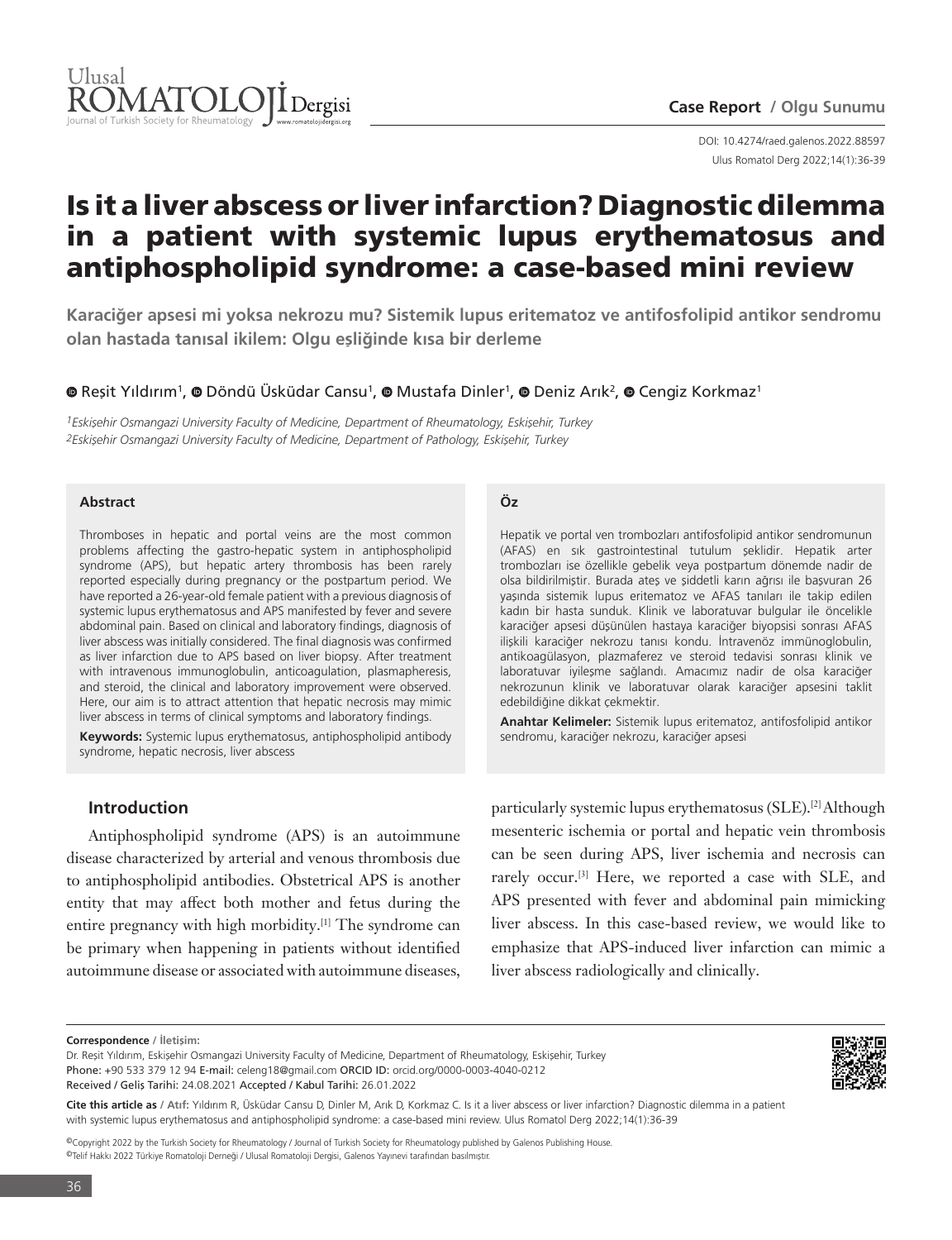## **Case Presentation**

A 26 -year-old female with a previous diagnosis of SLE, APS, type 1 diabetes mellitus presented to emergency department with new onset dyspnea and vague abdominal pain. Past medical history was remarkable for deep venous thrombosis (DVT), pulmonary thromboembolism (PTE) and transient ischemic attack (TIA). Her medications included warfarin, insulin detemir, insulin aspart and oral cyclophosphamide for resistant immune thrombocytopenia. However, the patient indicated not receiving the drugs in the last three days for unknown reasons. Pathologic findings on physical examination were as follows: Mild tachycardia, tachypnea, and mild abdominal tenderness in the right upper quadrant on palpation. Blood pressure was normal, and no pathologic sounds were found during lung examination. Laboratory findings including hemoglobin 12.4 g/dL, platelet count 24.000/mm<sup>3</sup> , lymphocyte count 450/mm<sup>3</sup> , C-reactive protein 322 mg/L (normal range; 0-5 mg/L), erythrocyte sedimentation rate 82 mm/hour, aspartate aminotransferase 450 U/L (normal range; 0-40 U/L), alanine aminotransferase 311 U/L (normal range; 0-40 U/L), lactate dehydrogenase 760 U/L (normal range; 135-214 U/L), pro-calcitonin 2.1 ng/mL (normal range; <0.046 ng/mL), D-dimer 3.59 mg/L (normal range; 0-0.5 mg/L), serum fibrinogen 699 mg/dL (normal range; 170- 420 mg/dL), prothrombin time 15 (normal reference; 10.5- 14.5), partial thromboplastin time 130 (normal range; 24- 40), lupus anticoagulant 3.87 (normal reference; 0.8-1.2), anticardiolipin IgG antibody 27.8 UI/mL (normal reference; 9.9-10 UI/mL) were found. Pulmonary computerized tomographic (CT) angiography revealed thrombus formation in the left pulmonary artery branches. During follow-up with anticoagulation, on day 2 of hospitalization, fever (39 °C) was developed, and pain in the right upper quadrant of abdomen intensified mimicking acute abdomen. Contrast enhanced CT evaluation of abdomen demonstrated non-specific findings such widespread hypoechoic lesions in the liver (Figure 1). Doppler imaging showed normal blood flow in the portal and hepatic systems was remarkable for evidence of acute thrombus formation of inferior vena cava (IVC) below the junction of hepatic veins. The liver abscess was initially considered based on fever, abdominal pain, and highly elevated acute phase parameters. Antibiotics and intravenous immunoglobulin (IVIG) were administered due to marked decrease in platelets with newly developed ischemia in the thumb finger of right hand and strong evidence of infection. However, microbiologic studies were found negative. Anticoagulation with enoxaparin was re-administered following elevation in platelets by IVIG.

Dynamic magnetic resonance imaging (MRI) demonstrated lesions with T1W hypointense with peripheral enhancement and diffusion restriction observed along the right-middle hepatic vein traces (Figure 2). Liver biopsy was performed. Based on histopathologic evidence showing coagulation necrosis in the liver (Figure 3a, b), the diagnosis of APS related hepatic infarction was concluded and combination regimen of plasmapheresis and steroid was initiated. The patient was discharged with oral, cyclophosphamide, steroid, and subcutaneous low-molecular-weight heparin after complete clinical and laboratory improvement.



**Figure 1.** Widespread hypoechoic lesions detected by abdominal CT imaging

CT: Computer tomography



Figure 2. Lesions with T1W hypointense with peripheral enhancement and diffusion restriction observed along the right-middle hepatic vein traces on dynamic MR imaging of abdomen MR: Magnetic resonance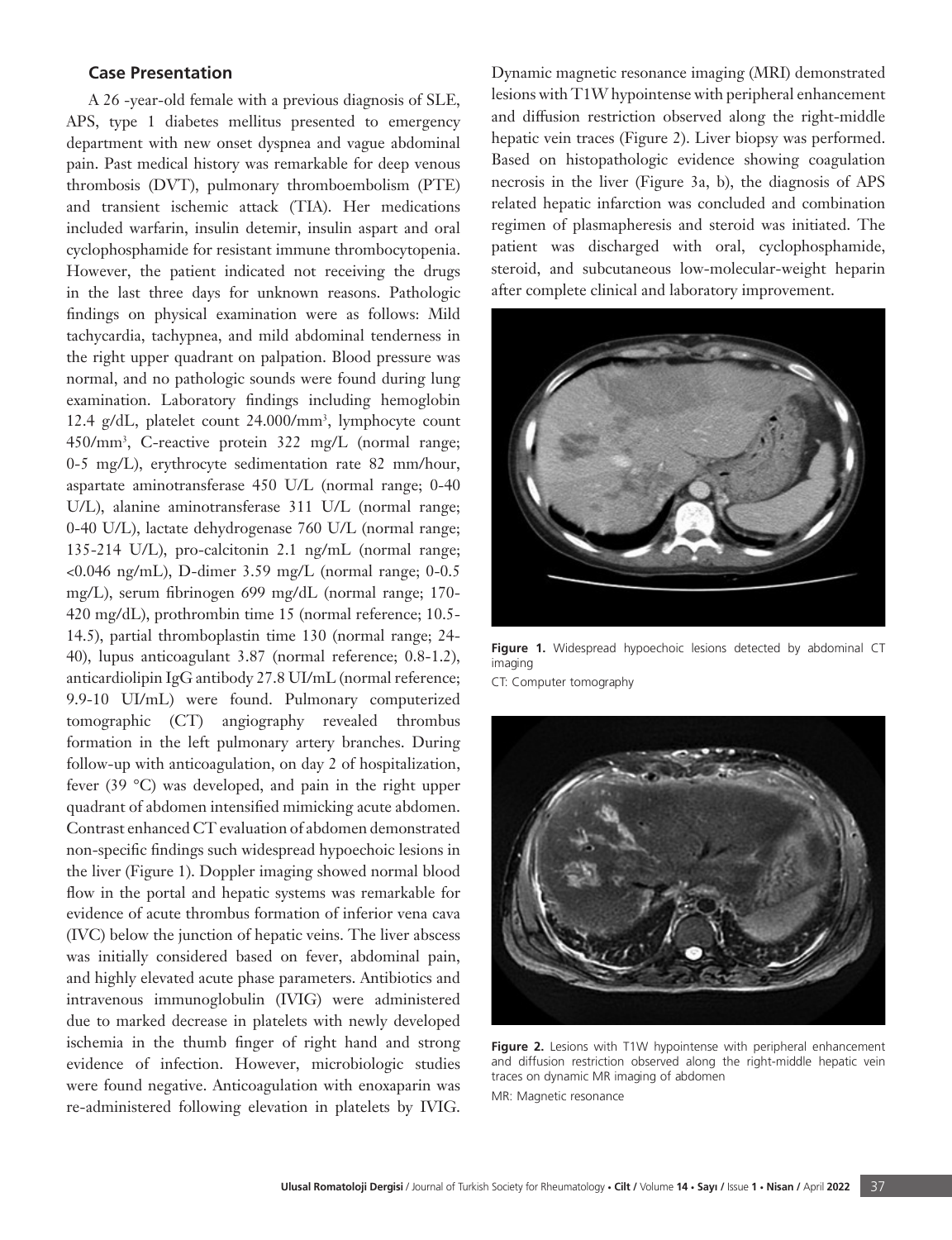# **Discussion**

Liver is the most common affected organ among APS associated gastrointestinal involvement. The hepatic involvement generally manifests by clinical features of thrombosis of the hepatic veins, portal veins and rarely IVC. [3] Among those, hepatic infarction is rather uncommonly seen due to dual blood supply to liver by hepatic artery and portal system.

Gastrointestinal manifestations of SLE, such as nausea, vomiting and insignificant abdominal pain are generally mild. However, in the presence of acute severe abdominal pain in a patient with SLE, mesenteric vasculitis, hepatobiliary disease, and acute pancreatitis should be considered in the differential diagnosis.[4] In a study a study based on liver biopsy findings of patients with SLE, hepatic congestion was found the most common histopathologic feature followed by fatty changes, arteritis, peliosis hepatis, nodular regenerative hyperplasia, and rarely hepatic necrosis.<sup>[5]</sup>



**Figure 3a.** Left side of the picture demostrated preserved liver parenchyma, liver necrosis is seen in the right side (HE x 100), **b.** Hepatic cell nuclear loss in the necrotic areas and intact trabecular structure and sinusoids in liver parenchyma. (HE x 400)

The first case possibly representing the association of hepatic infarction with high lupus anticoagulant titer in the literature was described in a 31-year-old female patient manifested with fever, right upper abdominal pain, thrombocytopenia, and elevated liver function tests following termination of 26-week pregnancy. The diagnosis of hepatic infarction was considered based on multiple hypoechoic lesions in liver upon CT imaging and the presence of high titers of lupus anticoagulant. The clinical improvement was documented after administration of steroid and heparin.<sup>[6]</sup> To date, nearly all cases of hepatic necrosis and/or infarction were reported during pregnancy and/or in the postpartum period due to APS itself or related to HELLP (H: Hemolysis, EL: Elevated Liver enzymes, LP: Low Platelets) syndrome. [7-9]

In the literature, the first case of hepatic infarction in a patient with SLE was identified in a 24-year-old male receiving hemodialysis presented with complaints of fever and right abdominal pain. Antibiotic treatment was initiated for a presumed diagnosis of acute cholecystitis. Thereafter, diagnostic laparotomy was required due to lack of response to antibiotics and deterioration in abdominal pain. The diagnosis of hepatic infarction was confirmed by multiple scattered necrotic foci appeared on laparotomy, histopathologic evidence of multiple micro-thrombosis in hepatic artery and portal venous branches and accompanied high lupus anticoagulant titers.<sup>[10]</sup>

What makes our case unique is that it is the first in the literature to demonstrate hepatic infarction in a nonpregnant female patient diagnosed with SLE and APS.

Of note, in our patient, we also should consider two other situations affecting the liver structure. Budd-Chiari syndrome (BCS), which is characterized by hepatomegaly, abdominal pain, and ascites, can be seen during APS due to hepatic vein occlusion.[3] In this study, the hepatic veins were patent and IVC thrombosis did not extend to the orifice of the hepatic veins. No evidence of ascites and hepatomegaly was also observed. As a result, we excluded the possibility of BCS in this case using radiological imaging tools. Another situation which should be taken into account is the catastrophic anti-phospholipid syndrome (CAPS). CAPS is a devastating condition characterized by multi-organ failure within a short time.<sup>[11]</sup> The patient had a history of thrombotic events such as TIA, DVT, and PTE developed in previous periods. In the last admission, we observed liver infarction, digital ischemia in her right-hand finger thumb and IVC thrombosis. However, digital ischemia may have stemmed from SLE-related vasculitis. Unfortunately, we did not perform a skin biopsy to confirm whether digital ischemia was due to APS or vasculitis. Additionally we cannot entirely rule out that IVC thrombosis may have already developed. If IVC thrombosis has developed in the